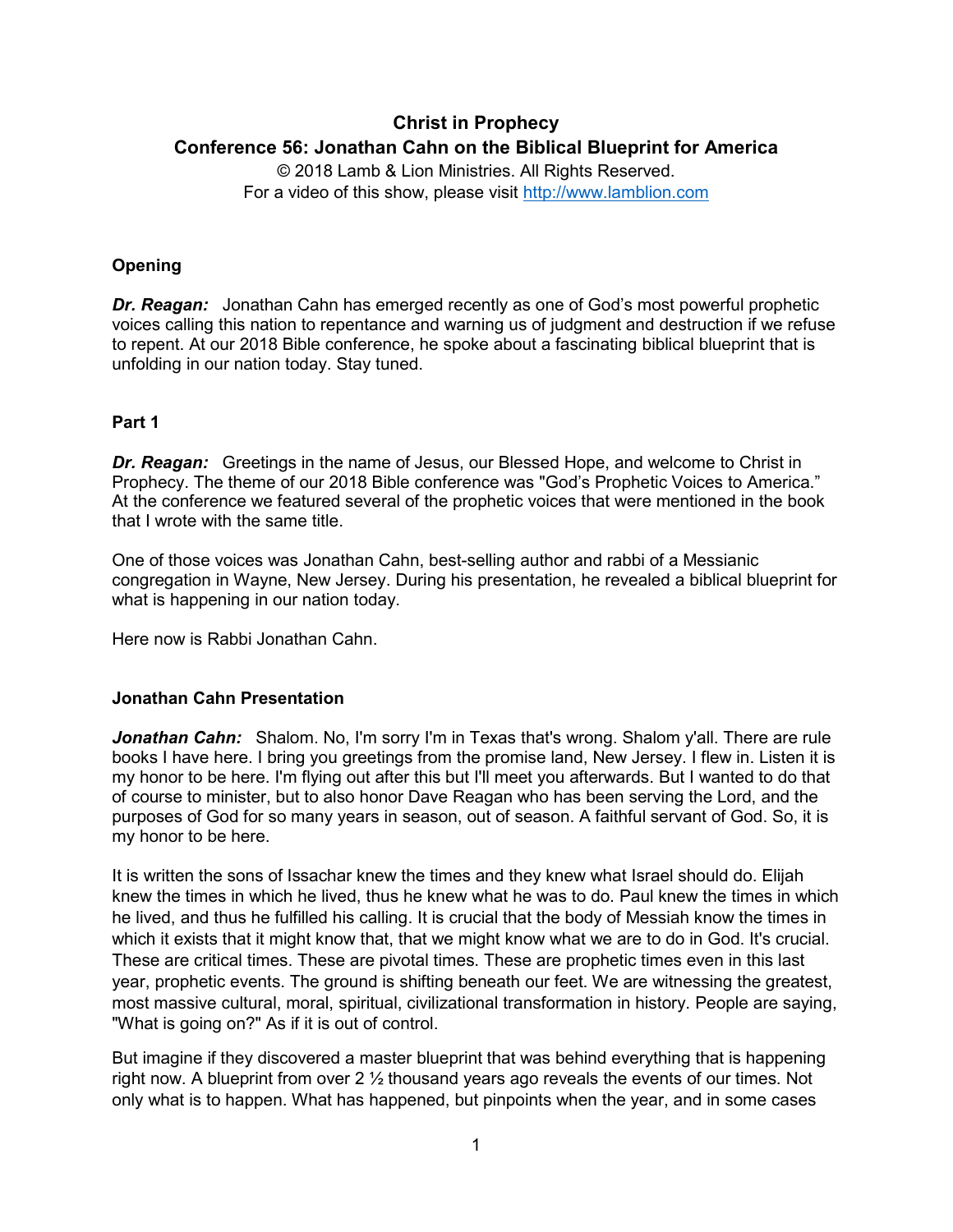the month, the week, and in some cases the day even down to the minute. Imagine if it revealed the events of our times. The people of our times. Who is on the national stage? How long they will have on the stage? And behind each of the leaders there is an ancient blueprint that they are following without realizing it. What if it revealed the outcome of the future? What if we were replaying this? What if God is warning? If we could open up the blueprint what would it tell us? What keys would it give? What warning would it give to us?

Well *The Paradigm* this is what this blueprint is, or I called it the paradigm concerns a revelation very much linked to *The Harbinger.* I didn't plan on writing it like *The Harbinger* it just came rapidly. In fact it intersects with the revelation and warning of *The Harbinger. The Harbinger* for those who don't know reveals the prophetic signs from ancient times that are warning America, appeared in the last days of Ancient Israel are now reappearing around us. It is still moving forward. Now, *The Paradigm* is saying that everything is part of this, not just the signs, but everything.

Now I want to say before I start it, it is so explosive I have to say this it does name names, but remember we have no enemies. We must oppose what is evil. We must pray for those who commit evil. Anything else is sin. Number two if you came here for political correctness you came to the wrong seminar. But we have to be eternally correct so we can hear from God.

What I am going to share here in this begins with the ancient nation of Israel. A nation that had known God. Drove God out its public square. Called what was evil good, and what was good evil. Promoted immorality. Promoted sexual immorality. Embraced false gods and idols. Chief among them the god called Ba'al or we know him as Baal. He was the god that promised them prosperity. And to prosper the works of their hands, but his worship involved priests, and priestesses engaged in sexual immorality. Sex was taken out of the bonds of marriage and put on public display. Marriage was degraded in the wake of a sexual revolution. Popular culture became sexualized. Some of Baal's priests were called the kadeshem, they were male prostitutes. His worship involved the confusion of gender. Baal had his altars. He required a price to be paid for prosperity. They were to offer up their children on his altars. They would approach the brazen altar, place their child in the metal arms of their god, then release their child to the flames. And the Bible records because of that God would bring judgment. That was the metamorphoses that overtook this ancient nation.

Well, there is one other nation that was also founded at its inception, on the Word and will of God, and that nation was America. America was founded after the pattern of ancient Israel. But America like ancient Israel is also undergoing the same metamorphoses; turning against the God of its foundation. Likewise we have been driving God out of the public square, calling what was evil good, and what is good evil. We have promoted sexual immorality all over the world. We have embraced our own idols. We would never speak it as this, but we also have followed the spirit of Baal; serving the god of increase, gain, prosperity. And as with Israel that brings about then a sexual revolution. Marriage we have taken it out of the marital bed, and put it on display. And we have also called sexual immorality something treated as if it was holy. And as with Israel we have also embrace a confusion of gender. And as with Israel's worship of Baal there has come an offering of children. We will never call it that but Israel offered up thousands, we have offered up millions of our unborn through a different fire.

But in the fall of ancient Israel there came a period where it accelerated; where pagan immorality became the ruling morality of the land. It was endorsed now from the palace. The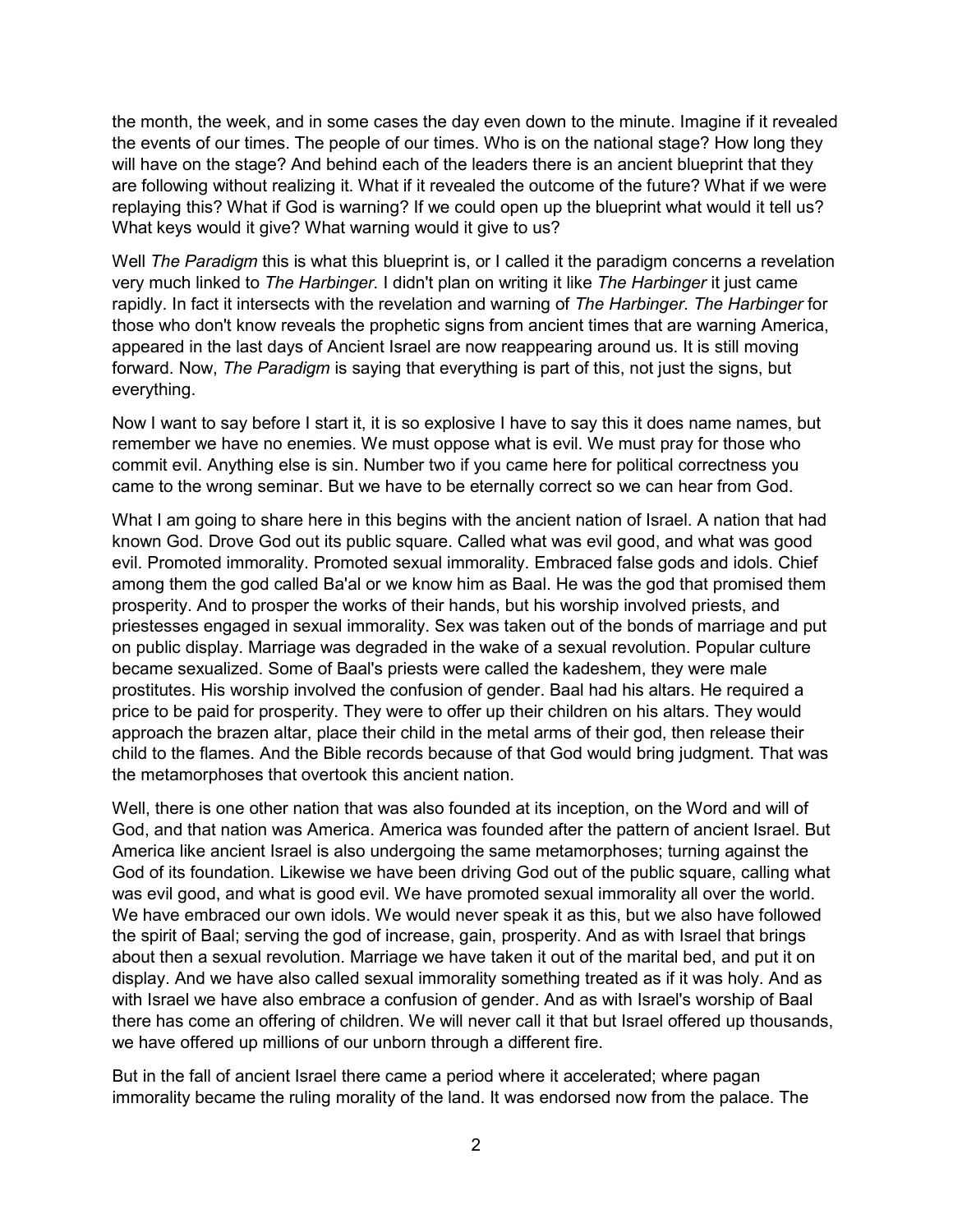nation experienced a culture war. In America we have also seen an acceleration in this apostasy. And where anti-biblical morality has become the ruling morality. And for the first time it has been championed from the highest places in our culture. In *The Paradigm* the culture war is inaugurated with the rise of a King named Achab we know him as Ahab. He's divided. He's compromised. He knows of God but he wars against Him. He is the first king in Israel's history to champion the worship of Baal, meaning child sacrifice, and sexual immorality, and the overturning of biblical values. So too in America we had a culture war. It was coined with the rise of a man that we know as Bill Clinton. Bill Clinton, not about the man, not about what he knows, or does not. But Bill Clinton will follow the paradigm of Ahab. He will be a man divided. Brought up in the Bible-belt, yet warring against the morals of God. He's compromised.

Ahab was the first king to champion the offering up of children. Bill Clinton was the first president to champion the offering up of children in abortion. He became the first president, his link, his time in office was linked to sexual immorality. As Ahab sought to redefine biblical values, Bill Clinton would make a statement saying, "We are redefining the unchanging values that have guided us from the beginning."

In the chapter in the book called, "The Days of the King" the question is how long was Bill Clinton on the national stage? When did his rise to power begin? It began when he became governor of Arkansas that was January of 1979. It ended with the end of his presidency January of 2001. How many years of Bill Clinton? Twenty-two years of Bill Clinton. In 1 Kings it is written, "Ahab son of Omri reigned in Samaria for a period of 22 years."

The years of Bill Clinton follow the years of King Ahab. But Ahab wasn't alone and neither was Bill Clinton. In the chapter in *The Paradigm* it is called "The Queen a New Figure Enters the Stage." Again it is not about the person it's a sign. Her name is Iezabel, we know her as Jezebel. She grows up in a cosmopolitan culture, liberal values. She is the daughter of the priest of the goddess Astarte. She worships female power. She will marry Ahab, move to his land. She will never adopt the values of Israel. She'll see conservative values as something to be warred against. She will incite her husband to do the same. Hillary Clinton will follow the paradigm of Iezabel the ancient queen, without knowing it. According to the paradigm she grows up in a cosmopolitan culture, Chicago. She venerates female power. She marries Bill Clinton, moves to the Bible-belt, never adopts traditional values. She sees those values as something to be warred against. She as Jezebel made her goal to turn over the deep-seated religious beliefs of Israel for the worship of Baal. Hillary Clinton would actually make this statement, she said, "Deep-seated religious beliefs have to be changed." Why? So that abortion can expand. As Jezebel became the chief advocate of child sacrifice; Hillary Clinton has become the chief advocate of abortion in America. In fact, it's not opinion, Planned Parenthood voted her the abortion champion, not of the year, not of the decade, of the century.

Together the two would advocate, we are not saying they knew what they were doing, but they would advocate against biblical values even for partial birth abortion. And also to what would lead to the overturning of marriage later on. Of the two it was Ahab who wavered back and forth, so with Bill Clinton. It was Jezebel who was seen as the harder, the harsher one; so with Hillary Clinton. The paradigm reveals secrets in high places. Jezebel it say she brought the priests of Baal and the gods of Phoenicia, the male and female gods into the palace.

Well, it would seem impossible that could ever happen in America. Now, I am not going into detail we don't have time but it is revealed in the book in the chapter "The Goddess" the First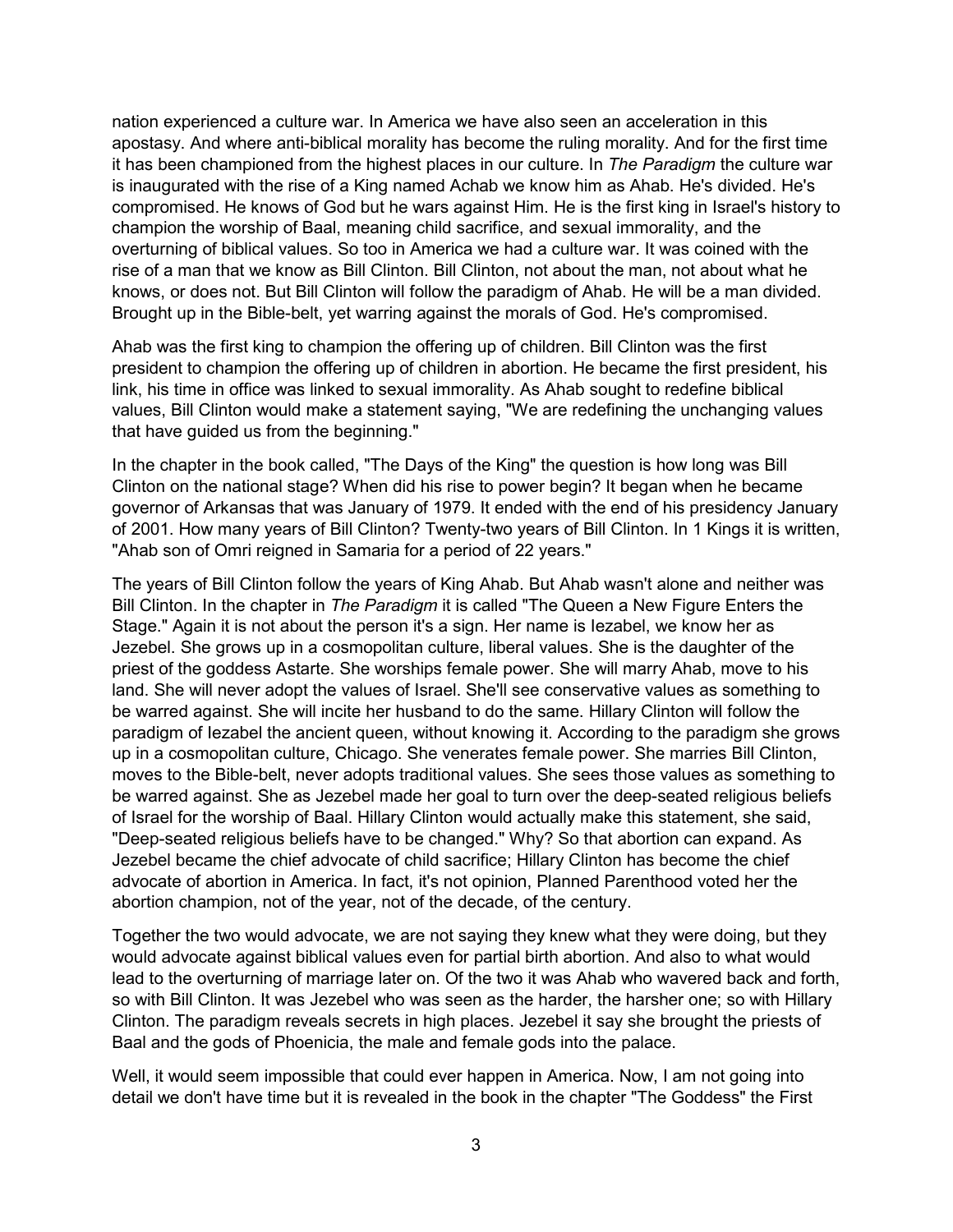Lady and the President actually consulted with those who are called priestesses, New Age high priestesses. And the First Lady brought this high priestesses literally into the White House. And literally the woman wrote a book at the time advocating goddess worship, and mentioned the goddess that Jezebel worshipped. It all happened in the White House. Will not go into it. But now moving on.

The days of the King and Queen were not just of apostasy they were also days of scandal. Well, so too with the Clinton years. It's written that Ahab coveted a vineyard of a man named Naboth. Naboth wouldn't give it up so Jezebel came up with a plan, had him falsely accused and killed. Ahab goes to the vineyard to take it. As he goes there he finds a surprise Elijah is waiting for him. Elijah exposes the sin, and tells him judgment will come, and the end of your reign will come. And so therefore in the same way the Clinton years are defined by scandal. There will be a scandal that will break out, several, but the one that will mark his presidency forever will lead to his impeachment was a scandal also of coveting, taking what was not his. Breaking the Ten Commandments, the Lewinsky scandal. The fall of Ahab was linked to the tribe of Levi, I won't go into it but it is linked to the Tribe of Levi. Began as he broke the Levitical laws, it ended in the city of the Levites when he was killed. Could a modern presidential scandal actually be linked to the ancient Tribe of Levi? From the name Levi comes the name Levin; from Levin comes Lewan; from Lewan comes the name Lewinsky. The name the very name of the scandal comes from the name Levi; same tribe linked to the fall of Ahab.

What does the biblical paradigm say? When was the sins of the king exposed? Happen in the 19th year of the King Ahab. What happens if we take Clinton when he came on the national stage 1979, add 19 years, his 19th year on the stage was 1998, the year of the scandal. Actually it leads you to the month January, and that is the exact month of the scandal. But it's going to get more mindboggling than that because the paradigm reveals something else; in the midst of the scandal when Elijah rebukes Ahab, Ahab repents at least for a time. Probably on the surface but he does. And God says, "Because he repented I'm going to delay the calamities. I am going to lay it off. It will be held off. It will still come on the nation but it's going to be delayed." And so how long? Three years. Three years. So, you've got the kings repentance of the scandal, three years, and then a calamity.

Did Bill Clinton ever repent over the sins of the scandal? The answer is first he denied it, he denied it for months. But then finally he did. It happened in the East Room of the White House, and he was in front of ministers. He said, "I have sinned against God and man. I ask for forgiveness." He said, "This is my repentance." So, what happens if you take the date that it happened? The king's repentance, add three years of Ahab of the paradigm, will it bring you to any significant date? If you take that exact day, add three years exactly it leads you to the date, the date it leads you to is September 11, 2001. The day of the calamity. If you take the king's repentance, Clinton happened in the morning, takes you to the morning of 9/11. It happened, the event began at 8:30; 9/11 the hour that it begins 8:30 within 15 minutes it begins. The President repents from between 9-10 o'clock, peak of 9/11. And could the event in the White House could it actually contain 9/11? Well, the event ends at 10:30 the morning, three years later, the last part of 9/11 the tower, the north tower falls to the earth it's 10:29, then 10:30 it's all contained.

If you had known. And I didn't know. If I had known, if you had known this years before you could have marked this on your calendar. What happens next? People think that Ahab ends and so does Jezebel, that's not what happened. What happens in the biblical paradigm is the king's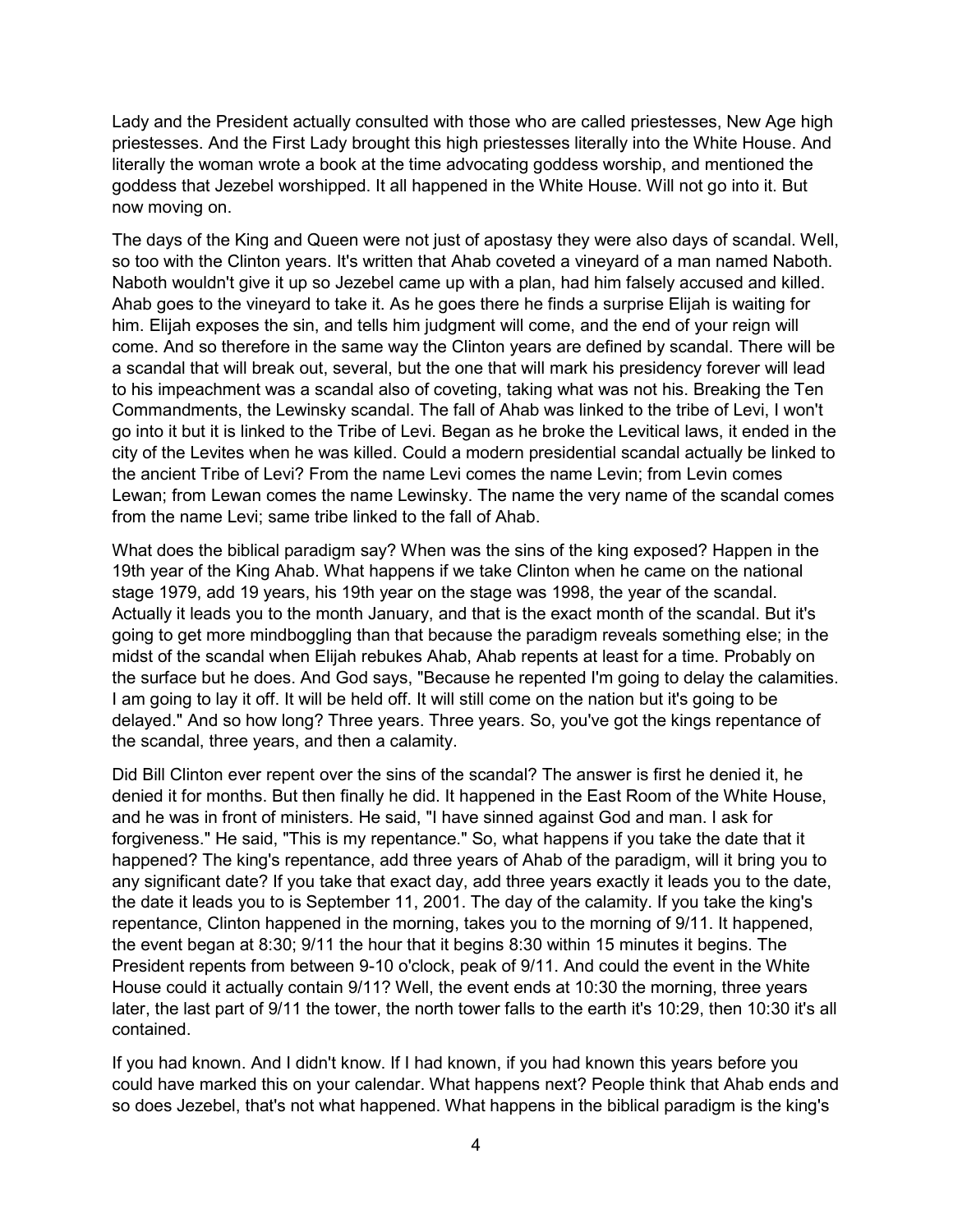reign comes to an end but the queen goes on, on the political stage. So, according to the paradigm Bill Clinton's reign comes to an end. Hillary Clinton first time in the history of America goes on, on her own political career. As did her ancient prototype Jezebel, she continues to dwell in the halls of power. And she dwells in the capital city. In 2008 Hillary Clinton seeks to become the ruler of the land, but in the paradigm the throne goes to a younger man.

He enters *The Paradigm* the chapter is called, "The Heir." Barack Obama will follow the paradigm of King Joram. King Joram will continue the policies of Ahab and Jezebel; so Obama will continue the policies. Hillary Care becomes Obama Care, abortion, marriage, all that continues. But in that time the reign of the Joram is categorized by a hostility to the ways of God, and the people of God. So, in the years of Obama America markedly turned away from God. And there was a distinct hostility from the highest places against religious conservatives. During the reign of Joram, Jezebel dwelled in the palace. So, during the reign of Barack Obama when he came to the White House he comes with the former First Lady first time in American history. Barack Obama was unknown until that speech at the Democratic Convention. Keynote speech launches rise to power overnight. Overnight he spoke as a potential president. When did that happen? It happened in 2004, that's the beginning. He comes on the stage just like lightening. When did Obama, his time on the national stage end? His last year as president was 2016; 2004-2016 is 12 years. Twelve years of Barack Obama. Of his ancient prototype 2 Kings, King Joram reigned in Samaria for a period of 12 years.

Now, the paradigm actually will reveal also will speak of a figure who will be the prototype of Bin Laden; an enemy rises up, and archenemy in the times of Ahab. And I won't go through it but it actually will give you the way he will be assassinated. It will give what he will do, the assassination will ordain, it happens in the bedroom and it will give the year. But we do not have time for that I want to move to the next part.

When does the paradigm--well, actually what the paradigm reveals then of ancient Israel, what about America? Here we are now. It is going to come up to right where we are. In ancient Israel the nation comes to a crossroads. If the house of Ahab continues in power it would have sealed the nations apostasy, religious liberty would have been stamped out. The Word of God would have been eliminated. The people of God would have been persecuted. So, in America we reached a similar crossroads. If the reign of anti-biblical leaders, or leaders who had anti-biblical agendas continue it would have sealed America's apostasy. It would have sealed the Supreme Court for a generation. It would have ended religious liberty. This was the campaign where Hillary couldn't actually proclaim that your deep seeded religious beliefs have to be changed. This was the campaign that brought the most brazen convention in the history of the Democratic Party where they actually celebrated the killing of the unborn, and vowed to strike down the Hyde Amendment so you would be directly funding the killing of babies. That's what was at stake in the last election.

But in the ancient paradigm there comes a surprise. A man who is revealed. He is revealed as the warrior, his name is Jehu. He will be the mystery behind the man you know as Donald Trump. Funny thing about Donald Trump, you just say his name and there is laughter. I don't mean that in any way, or not but it is kind of release here. I wrote *The Harbinger* as a prophetic warning. Years before this past election, people didn't realize that I was lead to include Donald Trump in there. I didn't name him but he's there. You can find it. In 2 Kings chapter 9 it says, "The prophet Elisha sends a prophet to the army camp to meet a man name Jehu. He takes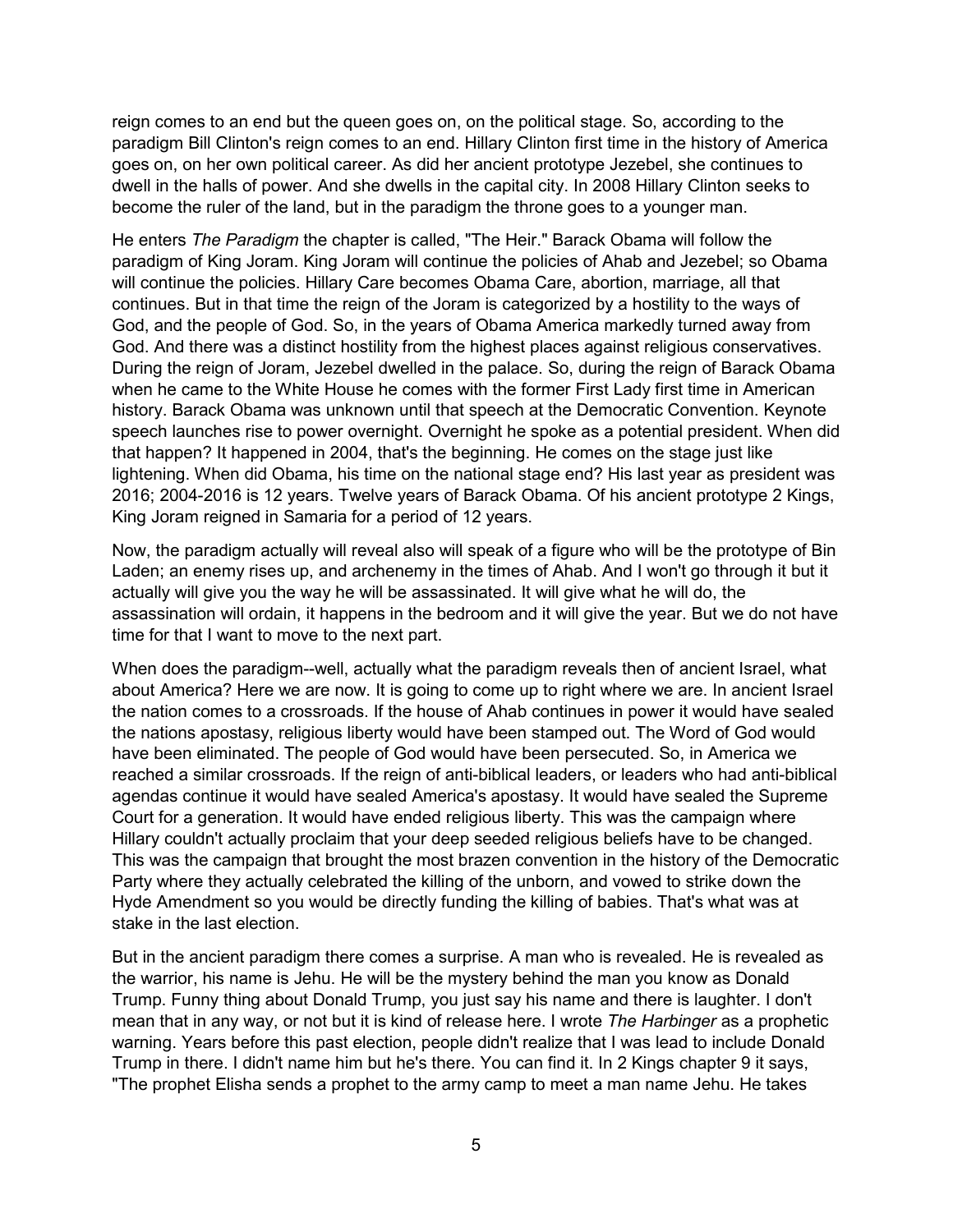Jehu alone and he says, 'Thus says the Lord God of Israel, I have anointed you to become king of Israel to war against the house of Ahab.'"

The mystery of Donald Trump is found in Jehu. Donald Trump as far as America is concerned, as far as Israel is concerned you have Cyrus. As far as America Jehu. Jehu was not a politician; Donald Trump was not a politician. Jehu was a fighter. Donald Trump is a fighter; he fights with everybody. Jehu was not a gentleman. Well? Jehu was kind of wild, kind of out of control, you never knew what he was going to do next. Do I have to say anything? Jehu would come on the national stage suddenly and shake up the status quo, so, too with Donald Trump. Jehu would begin a race to the throne of Israel; Donald Trump will begin a race to the throne of America. Jehu had not lived a godly life; neither had Donald Trump. But now this warrior is used despite himself for God's purposes in this moment. Jehu mounts up his chariot, heads to the royal city. On the way the watchman sees him coming and he says, "The driving is like that of Jehu for he driveth furiously." Donald Trump, you want to describe his race? Well the word in Hebrew is not just furious, the word in Hebrew is also crazy. He will drive, the driving of the race, the race to the thrown is crazy. In fact some of your Bibles say, "He driveth like a madman." Well, that was the race. Yet Jehu gets there. In his rise to the throne, listen Jehu the warrior will come head to head against the former First Lady.

But there will come a showdown at the end the paradigm says, "Well, there therefore you have Donald Trump, you have Hillary Clinton, you've got the warrior, got this fighter and then you've got the former First Lady, head to head. Now, if you remember all the polls were saying Hillary Clinton was going to trounce Donald Trump. But the ancient paradigm said something else it says, "When the warrior comes against the former First Lady it will be the warrior who will emerge triumphant." Now, Jehu was also a judgment on King Joram's rule.

There is a covenant that goes back 4,000 years, you know it because you love God here, and you love prophecy; whatever you do to the Jewish people shall be done to you. A year before the American election there was an election in Israel. Benjamin Netanyahu was running for reelection, Obama intervened if you remember. He sought to stop Netanyahu from being elected, overturn his stand everything, but he didn't win--he didn't--it wasn't successful Netanyahu kind of like this last election it was a surprise he won. And it's funny because all the liberal media was celebrating that Netanyahu was over, and then all of a sudden it all went--CNN went blank, black nothing, there was no reporting. Finally Netanyahu said, "Listen they are not going to report it. I'll report it. I just won."

But the thing is whatever you do, so here get this if you intervene in the election of the nation of Israel, God will intervene in the election in your land. And if you try to overturn the legacy of the leader of Israel, God will overturn your legacy. When the warrior defeats the former First Lady it happens in the nations--they are both in the nation's chief northeastern cities, so too Donald Trump and Hillary Clinton, same city there. How long was Hillary Clinton in power? How long was she on the national stage? Twenty-two years with her husband, First Lady of Arkansas, and then of America. After that twelve years in government, she steps down for two years, comes back for two years to go forward to try to become president. So you put it together 22 years with her husband, 14 years on her own political career. How long was Jezebel on the national stage? Twenty-two years with her husband, on her own 14 years.

The warrior then turns his attention to the capital city where he's got to go to become ruler of the land. So, Donald Trump turns his attention to Washington. Jehu heads to the capital city with